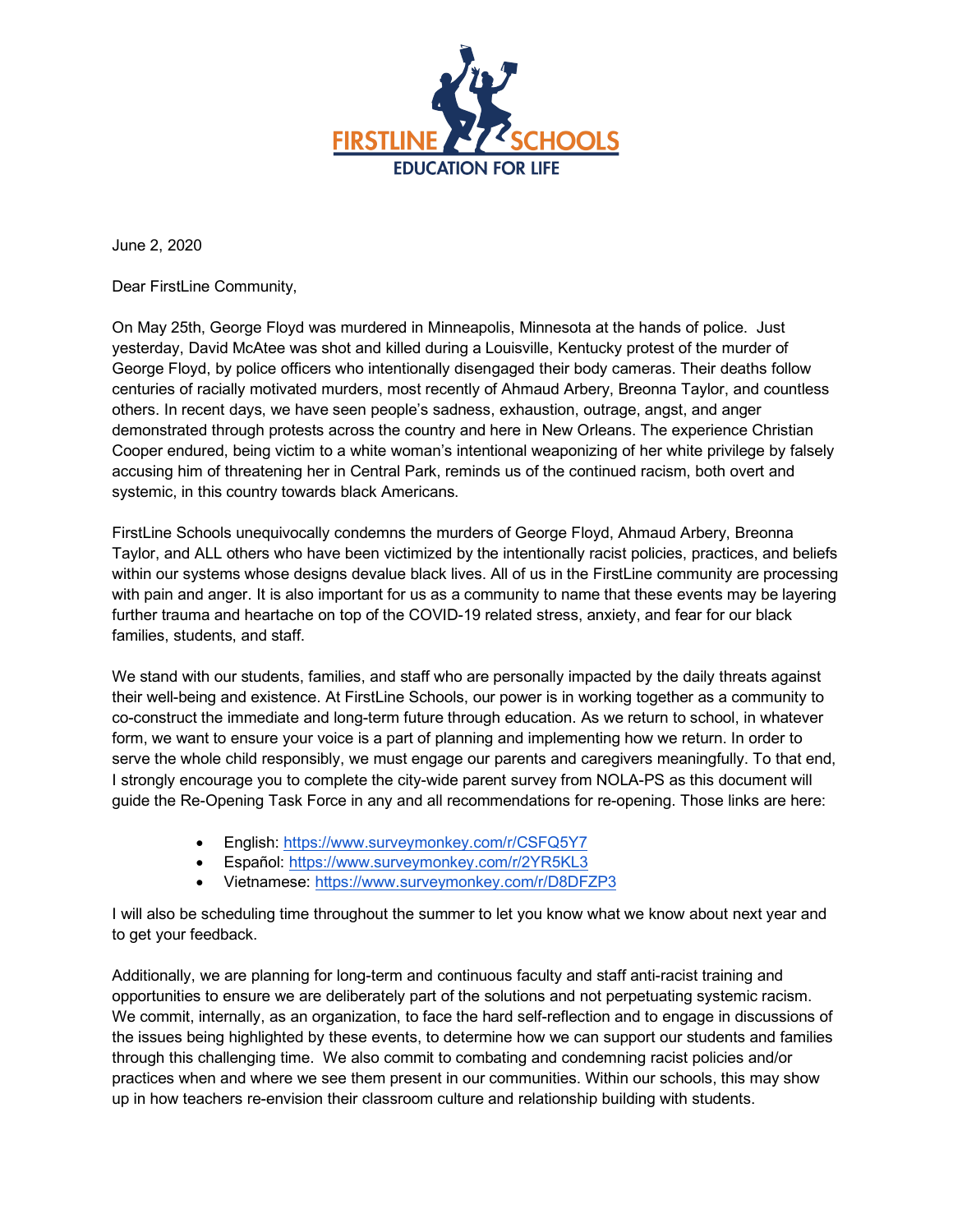For other staff, it may show up as using our privilege and voice with friends and family who are not race and racism conscious. The pursuit of justice requires FirstLine staff's commitment to creating and inspiring great schools, which unequivocally means dismantling racism.

Please be safe and know that the FirstLine community stands with you.

Sincerely,

Sabrina Pence, CEO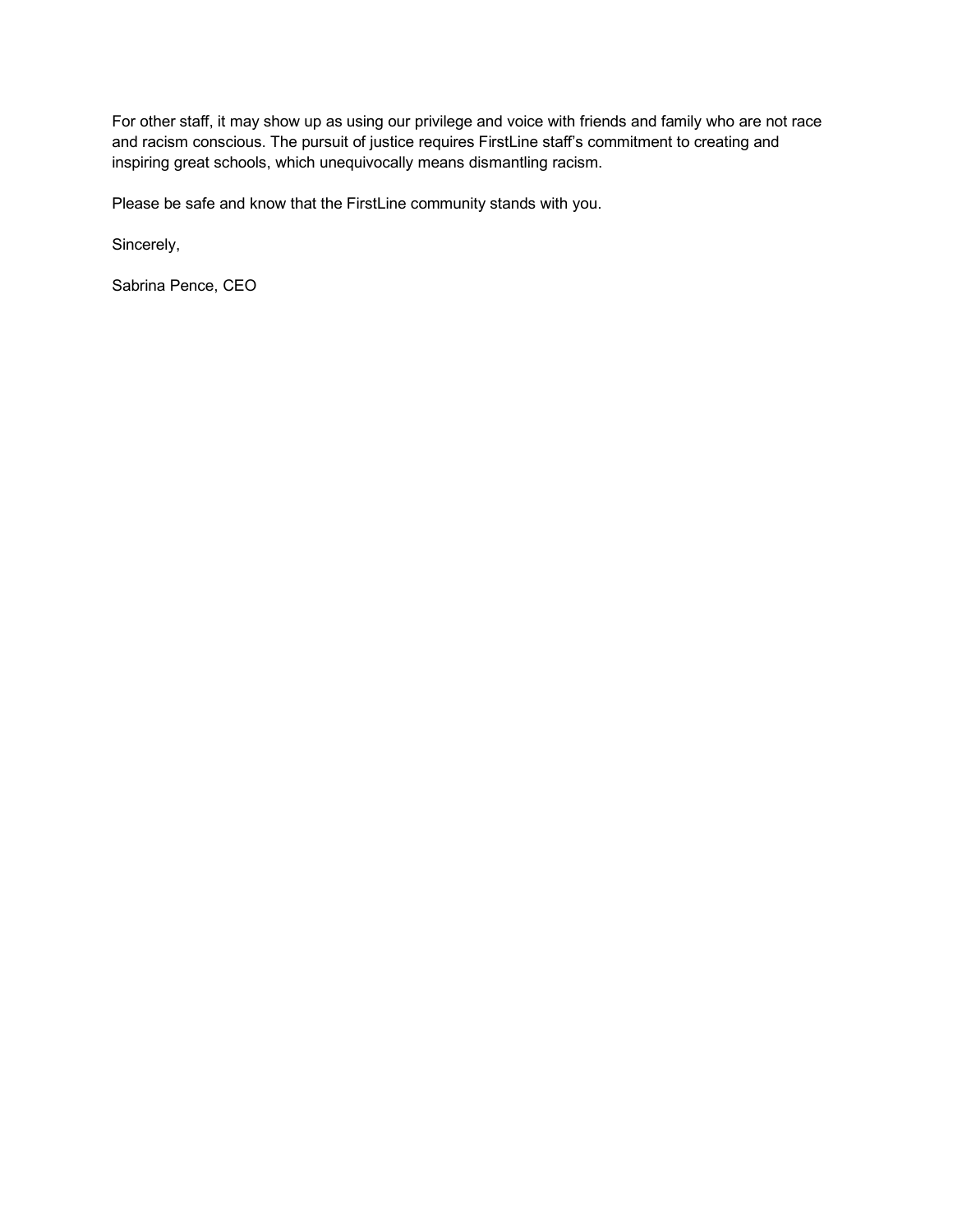

2 de junio, 2020

Estimada Comunidad de FirstLine,

El 25 de mayo, George Floyd fue asesinado en Minneapolis, Minnesota a manos de la policia. Sólo ayer, David McAtee fue disparado y matado durante una protesta en Louisville, Kentucky sobre el asesinato de George Floyd, por agentes de la policia quienes desconectaron sus camaras del cuerpo intencionalmente. Sus muertes siguen siglos de asesinatos por motivos raciales, más recientemente de Ahmaud Arbery, Breonna Taylor, e innumerables más. En días recientes, hemos visto la tristeza, agotamiento, indignación, angustia, e ira de la gente demostrado por protestas a través del país y aquí en Nueva Orleans. La experiencia que experimentó Christian Cooper, siendo víctima de una mujer blanca usando su privilegio de ser blanca cómo arma de manera intencional por falsamente acusarle de haberle amenazado a ella en Central Park, nos acuerda del racismo continuo, ambos evidente y sistemático, en este país hacia afro-americanos.

FirstLine Schools condena inequívocamente los asesinatos de George Floyd, Ahmaud Arbery, Breonna Taylor, y TODOS los otros quienes han sido victimizados por las políticas, prácticas, y creencias intencionalmente racistas dentro de nuestros sistemas cuyos diseños subestiman vidas negras. Todos nosotros en la comunidad de FirstLine community estamos procesando con dolor y indignación. También es importante para nosotros como comunidad nombrar que estos eventos pueden estar añadiendo más trauma y angustia por encima del estrés, ansiedad, y miedo relacionado a COVID-19 para nuestras familias, estudiantes, y personal afroamericano.

Respaldamos a nuestros estudiantes, familias, y personal quienes son personalmente impactados por las amenazas diarias contra su bienestar y existencia. En FirstLine Schools, nuestro poder viene de trabajar juntos como una comunidad para co-construir el futuro inmediato y de largo plazo a través de educación. Mientras volvemos a escuela, de cualquier manera que sea, queremos asegurar que su voz es parte de planeando e implementando cómo volvemos. Para servir al niño entero responsablemente, tenemos que interactuar con nuestros padres y cuidadores de manera significativo. Con ese fin, les animo a completar la encuesta de padres de la ciudad de NOLA-PS como que este documento guiará la Fuerza Especial de Reapertura en cualquier recomendación para reapertura. Estas enlaces están aquí:

- English: https://www.surveymonkey.com/r/CSFQ5Y7
- Español: https://www.surveymonkey.com/r/2YR5KL3
- Vietnamese: https://www.surveymonkey.com/r/D8DFZP3

También estaré programando tiempo durante el verano para dejarles saber lo que sabemos del año entrante y para recibir sus comentarios.

Además, estamos planeando para capacitación de antirracismo continuo y de largo plazo para nuestro facultad y personal y oportunidades para asegurar que deliberadamente somos parte de las soluciones y no perpetuando racismo sistemático. Comprometemos a, internamente, como una organización,